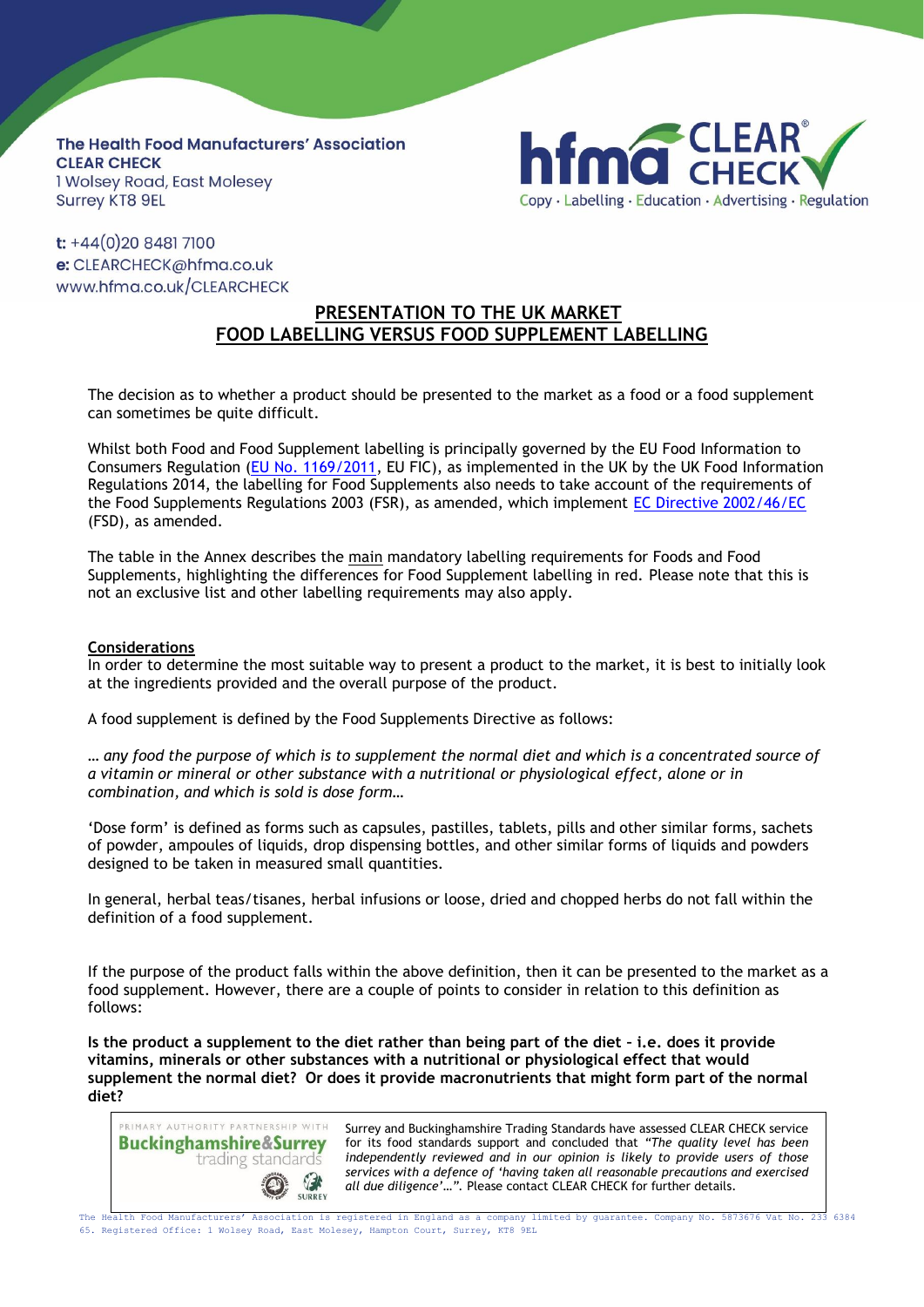In some cases, products that are intended to be made up into a shake provide **macronutrients** such as protein or carbohydrates; whilst such products might supplement the 'normal' diet of an athlete or bodybuilder, it might be more difficult to defend such a product as a supplement to the 'normal' diet of the general public. Similarly, if the product were to provide nutrients for weight management to replace one or more meals of the diet, then it would form part of the diet rather than being a supplement to the diet and be presented to the market as an ordinary food rather than a food supplement. However, a product providing **micronutrients** as a supplement to the normal diet would likely be presented to the market as a food supplement.

#### Is the product in 'dose form' - i.e. is the product designed to be taken in measured small quantities?

There is no 'legal' definition of 'small' and so best judgement needs to be used as to whether for a powder product to be made into a shake, the amount of powder used could be considered 'small'. For example, an amount up to 30g (two tablespoons) might possibly be defended as 'small'; even up to 50g could perhaps be defended as such. However, it may be more difficult to defend larger amounts (100g and up) as falling within the definition of 'measured small quantities'.

In addition to the above, the following should be considered:

#### **Ingredient status**

A further issue is whether or not any of the ingredients used might determine the presentation required for example, some ingredients might be considered 'novel' in an ordinary food presentation but not novel if presented as a food supplement.

#### **Nature of ingredients provided**

For a product consisting primarily of a mixture of vitamins, minerals and botanical extracts, it is likely that a food supplement presentation would be the best route to use, partly because characterising ingredients can then be quantified in product information.

Whilst it might be possible to present a vitamin/mineral/botanical extracts product as an ordinary food, there would be few macronutrients present for provision of prescribed nutrition information and it would be more difficult to quantify any ingredients for which no authorised/on-hold health claims are available; quantification of such ingredients would not be possible within prescribed nutrition labelling and where no claims are made these ingredients could not be quantified elsewhere on pack except perhaps as a QUID declaration in the ingredients list.

However, the inclusion of other ingredients providing macronutrients e.g. whey powder or fruit powders could potentially mean that a product could be presented as an ordinary food.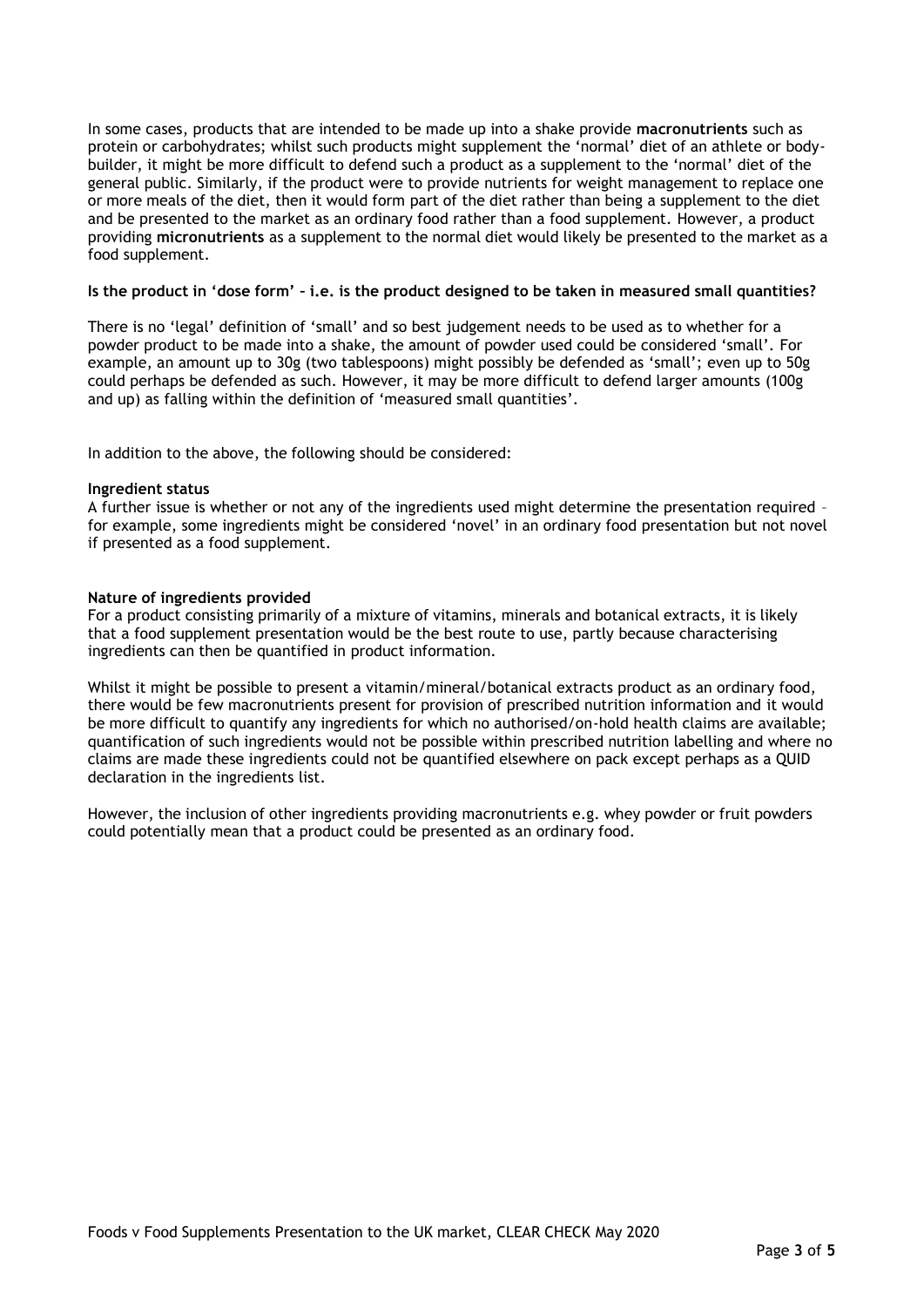## ANNEX

|                                     | FOOD <sup>1</sup>                                                                                                                                                                                                                                                                   | FOOD SUPPLEMENT <sup>2</sup>                                                                                                                                                                                                                                                        |
|-------------------------------------|-------------------------------------------------------------------------------------------------------------------------------------------------------------------------------------------------------------------------------------------------------------------------------------|-------------------------------------------------------------------------------------------------------------------------------------------------------------------------------------------------------------------------------------------------------------------------------------|
| <b>NAME</b>                         | The legal name, or where<br>none exists<br>The customary name, or                                                                                                                                                                                                                   | Prescribed name is 'Food<br>Supplement'<br>An indication of the names of                                                                                                                                                                                                            |
|                                     | where none exists<br>A descriptive name describing<br>the true nature of the food                                                                                                                                                                                                   | the categories of nutrients or<br>substances that characterise<br>the product or an indication of<br>the nature of the<br>nutrients/substances<br>[equivalent of descriptive<br>name]                                                                                               |
| <b>INGREDIENTS LIST<sup>3</sup></b> | Must be headed 'Ingredients'.<br>All ingredients, including<br>additives, excipients,<br>components of compound<br>ingredients (e.g. vitamin<br>preparations) unless<br>exempted, must be listed, in<br>descending order by weight in<br>the product at the 'mixing<br>bowl' stage. | Must be headed 'Ingredients'.<br>All ingredients, including<br>additives, excipients,<br>components of compound<br>ingredients (e.g. vitamin<br>preparations) unless<br>exempted, must be listed, in<br>descending order by weight in<br>the product at the 'mixing<br>bowl' stage. |
| <b>ALLERGEN LABELLING4</b>          | Emphasis in ingredients list<br>only of allergenic ingredients<br>or processing aids, or those<br>derived from allergens                                                                                                                                                            | Emphasis in ingredients list<br>only of allergenic ingredients<br>or processing aids, or those<br>derived from allergens                                                                                                                                                            |
| <b>QUID LABELLING</b>               | The quantity of certain<br>ingredients or categories of<br>ingredients given as a<br>percentage e.g. in ingredients<br>list (QUID)                                                                                                                                                  | Not applicable to food<br>supplements                                                                                                                                                                                                                                               |
| <b>QUANTITY MARKING5</b>            | The net quantity of the food in<br>g or ml                                                                                                                                                                                                                                          | The net quantity of the food in<br>g or ml or for tablets/capsules<br>format, the number of<br>tablets/capsules                                                                                                                                                                     |
| MINIMUM DURABILITY                  | The 'Best Before Date'<br>marking plus any applicable<br>storage conditions which may<br>be required to keep the<br>product until the date<br>indicated.                                                                                                                            | The 'Best Before Date'<br>marking plus any applicable<br>storage conditions which may<br>be required to keep the<br>product until the date<br>indicated.                                                                                                                            |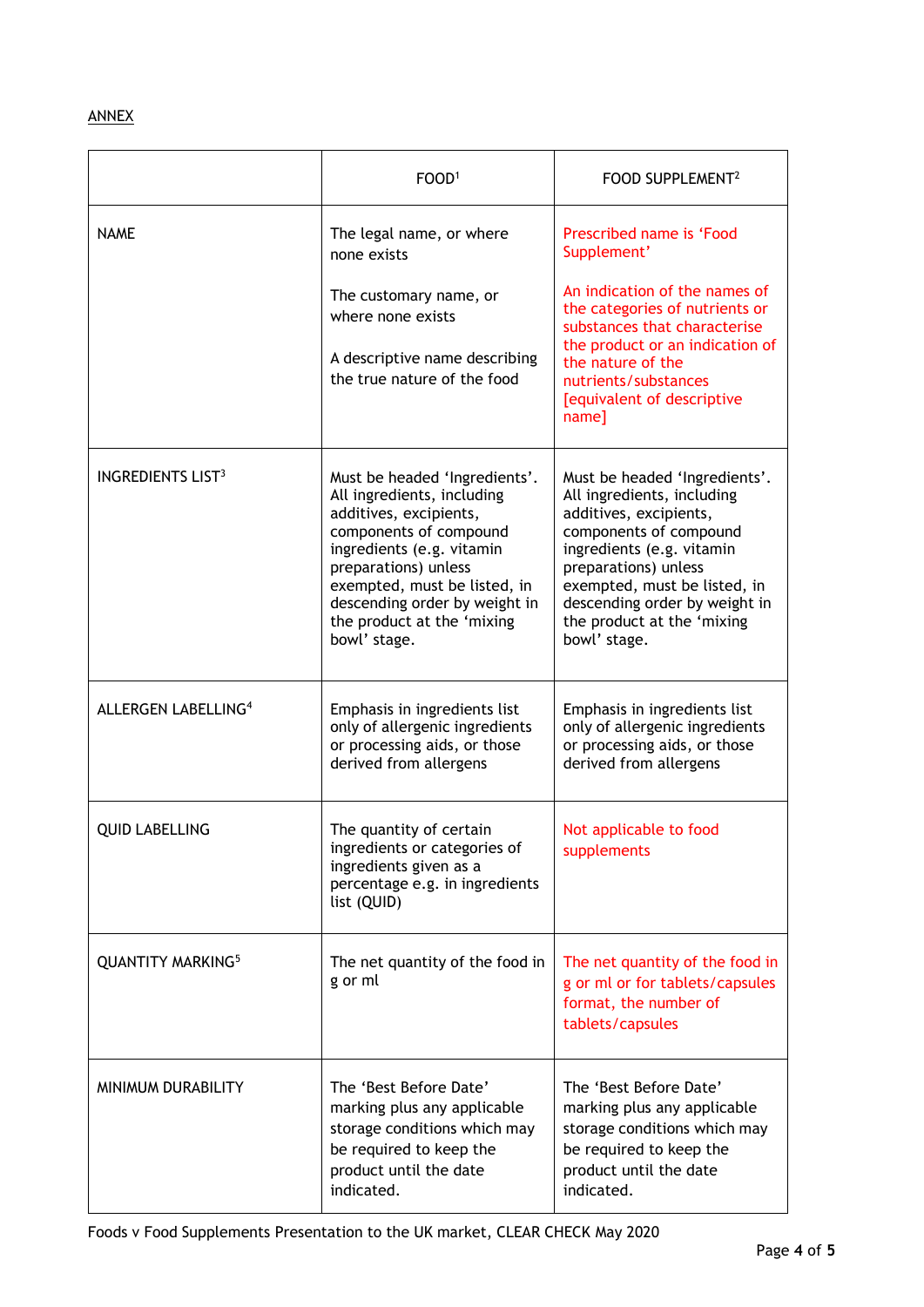| <b>NAME AND ADDRESS</b>                                     | This must be that of the food<br>business operator responsible<br>for the food information and<br>shall be the operator under<br>whose name or business name<br>the food is marketed or may,<br>where applicable, be the<br>importer.                           | This must be that of the food<br>business operator responsible<br>for the food information and<br>shall be the operator under<br>whose name or business name<br>the food is marketed or may,<br>where applicable, be the<br>importer.                           |
|-------------------------------------------------------------|-----------------------------------------------------------------------------------------------------------------------------------------------------------------------------------------------------------------------------------------------------------------|-----------------------------------------------------------------------------------------------------------------------------------------------------------------------------------------------------------------------------------------------------------------|
| <b>COUNTRY OF ORIGIN</b><br>LABELLING <sup>6</sup>          | A country of origin or place of<br>provenance is required where<br>packaging would otherwise be<br>misleading to the consumer.<br>Indication of origin of primary<br>ingredient is required where<br>this is not the same as the<br>declared country of origin. | A country of origin or place of<br>provenance is required where<br>packaging would otherwise be<br>misleading to the consumer.<br>Indication of origin of primary<br>ingredient is required where<br>this is not the same as the<br>declared country of origin. |
| INSTRUCTIONS/DIRECTIONS<br><b>FOR USE</b>                   | Instructions for use where it<br>would be difficult to make<br>appropriate use of the food in<br>the absence of such<br>instructions                                                                                                                            | The portion of the product<br>recommended for daily<br>consumption                                                                                                                                                                                              |
| ALCOHOLIC STRENGTH (where<br>applicable)                    | With respect to beverages<br>containing more than 1.2% by<br>volume of alcohol the actual<br>alcoholic strength by volume                                                                                                                                       | Not applicable to food<br>supplements                                                                                                                                                                                                                           |
| NUTRITION <sup>7</sup> /PRODUCT<br>INFORMATION <sup>8</sup> | A nutrition declaration in the<br>format prescribed by EU FIC<br>Articles 29 - 35                                                                                                                                                                               | A declaration of the amount of<br>the nutrients or substances<br>with a nutritional or<br>physiological in the manner<br>indicated by the FSD/FSR                                                                                                               |
|                                                             | Quantification per 100g/per<br>100ml; voluntary<br>quantification per serving                                                                                                                                                                                   | Quantification per total daily<br>intake.<br>No requirement for per<br>100g/per 100ml information.                                                                                                                                                              |
|                                                             | Units for the declaration as<br>detailed in the EU FIC                                                                                                                                                                                                          | Units for the declaration of<br>the vitamins and minerals<br>must be those specified in the<br><b>FSD/FSR</b>                                                                                                                                                   |
|                                                             | An indication of the % NRV or<br>% RI for vitamins and minerals                                                                                                                                                                                                 | An indication of the % NRV or<br>% RI for vitamins and minerals                                                                                                                                                                                                 |